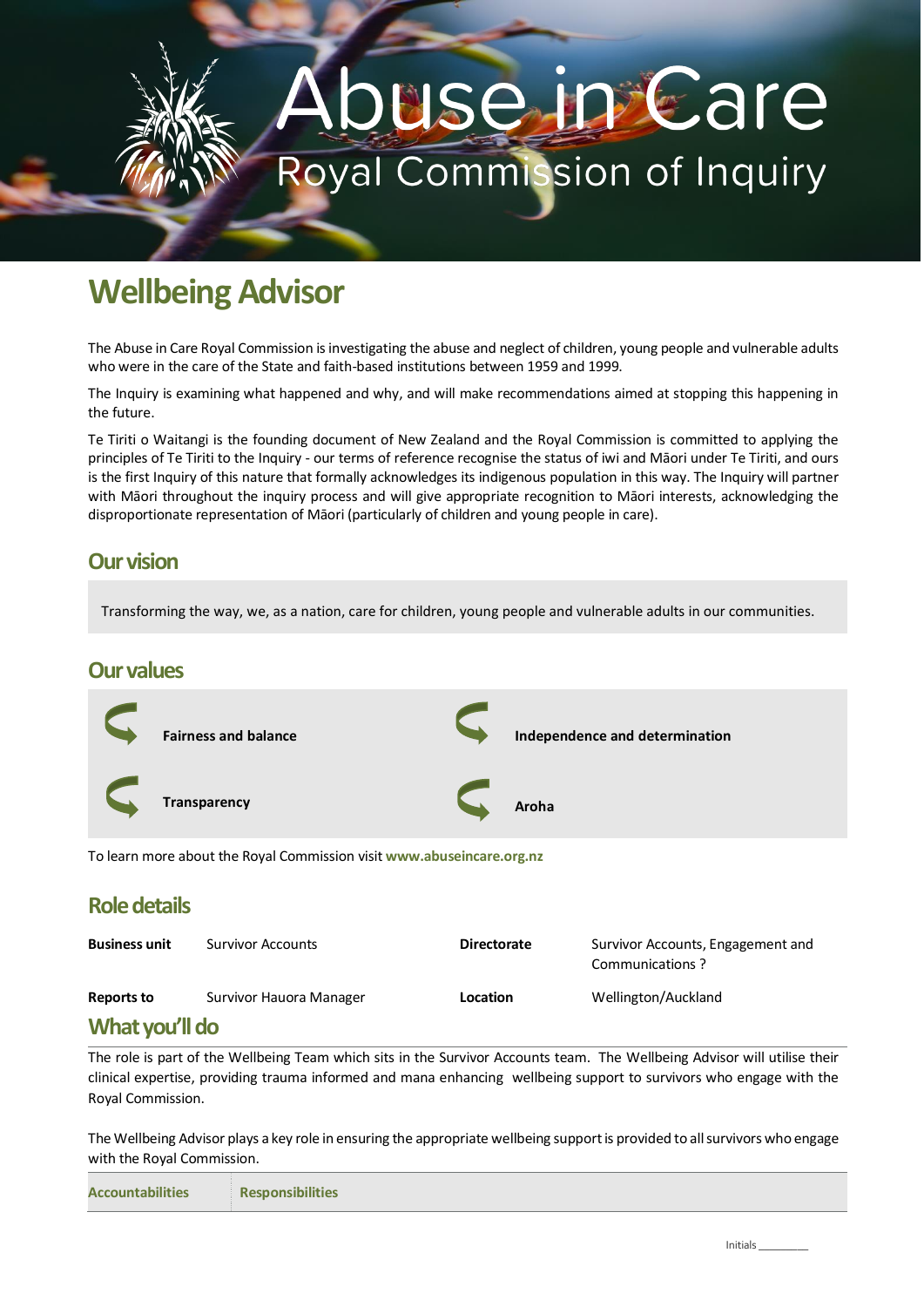| <b>Wellbeing Support</b><br>for Survivors | Apply a trauma informed and mana enhancing wellbeing approach to all survivors<br>Provide screening assessment and referrals to appropriate health professions as required<br>Develop wrap-around care packages for survivors as they prepare for private sessions, written<br>accounts, witness statements, public hearings and other engagements.<br>Implement wellbeing support in collaboration with survivors following their account<br>$\mathcal{L}_{\mathcal{A}}$ |  |  |
|-------------------------------------------|---------------------------------------------------------------------------------------------------------------------------------------------------------------------------------------------------------------------------------------------------------------------------------------------------------------------------------------------------------------------------------------------------------------------------------------------------------------------------|--|--|
| Case Management                           | " Liaise with, and be part of a clinical multi-disciplinary team in delivering fit for purpose<br>outcomes for survivors as required<br>Ability to facilitate the appropriate prioritysupport<br>Facilitate positive relationships with external wellbeing providers<br>• Support and advise the Contact and Support Centre on interactions with survivors                                                                                                                |  |  |
| <b>General Support</b>                    | Reporting of themes and establishing mechanisms to address these<br>Providing day to day operational support to business units and leaders to embed the Royal<br>Commission wellbeing policy and collaboratively deliver on the Survivor Accounts workplan<br>E Keep survivor notes in Arahiko updated immediately after interactions with survivors and/or<br>others<br>• All other duties as required                                                                   |  |  |
| Scope of Practice                         | • Understand the important of professional boundaries<br>" Maintain a strict sense of professional ethics, confidentiality and privacy, and abiding by the<br>public service Code of Conduct                                                                                                                                                                                                                                                                              |  |  |
| Te Tiriti o Waitangi                      | " Support a focus within the Inquiry that is consistent with Te Tiriti o Waitangi.                                                                                                                                                                                                                                                                                                                                                                                        |  |  |
| <b>Risk Management</b>                    | " Comply with specific legislative requirements, adhere to the Royal Commission's policies and<br>procedures, and report or escalate risks, issues and events.<br>" Maintain a strict sense of professional ethics, confidentiality and privacy, and abiding by the<br>public service Code of Conduct.<br>" Wellbeing, screening and risk assessment to survivors.                                                                                                        |  |  |
| Health and safety                         | " Take reasonable care for their own health and safety, including regularly attending<br>professional supervision<br>" Take reasonable care that they do not adversely affect the health and safety of other people<br>Co-operate with any reasonable workplace policy or procedure that has been communicated<br>" Comply, with any reasonable instruction that is given by the Commission to allow it to meet<br>with its health and safety obligations.                |  |  |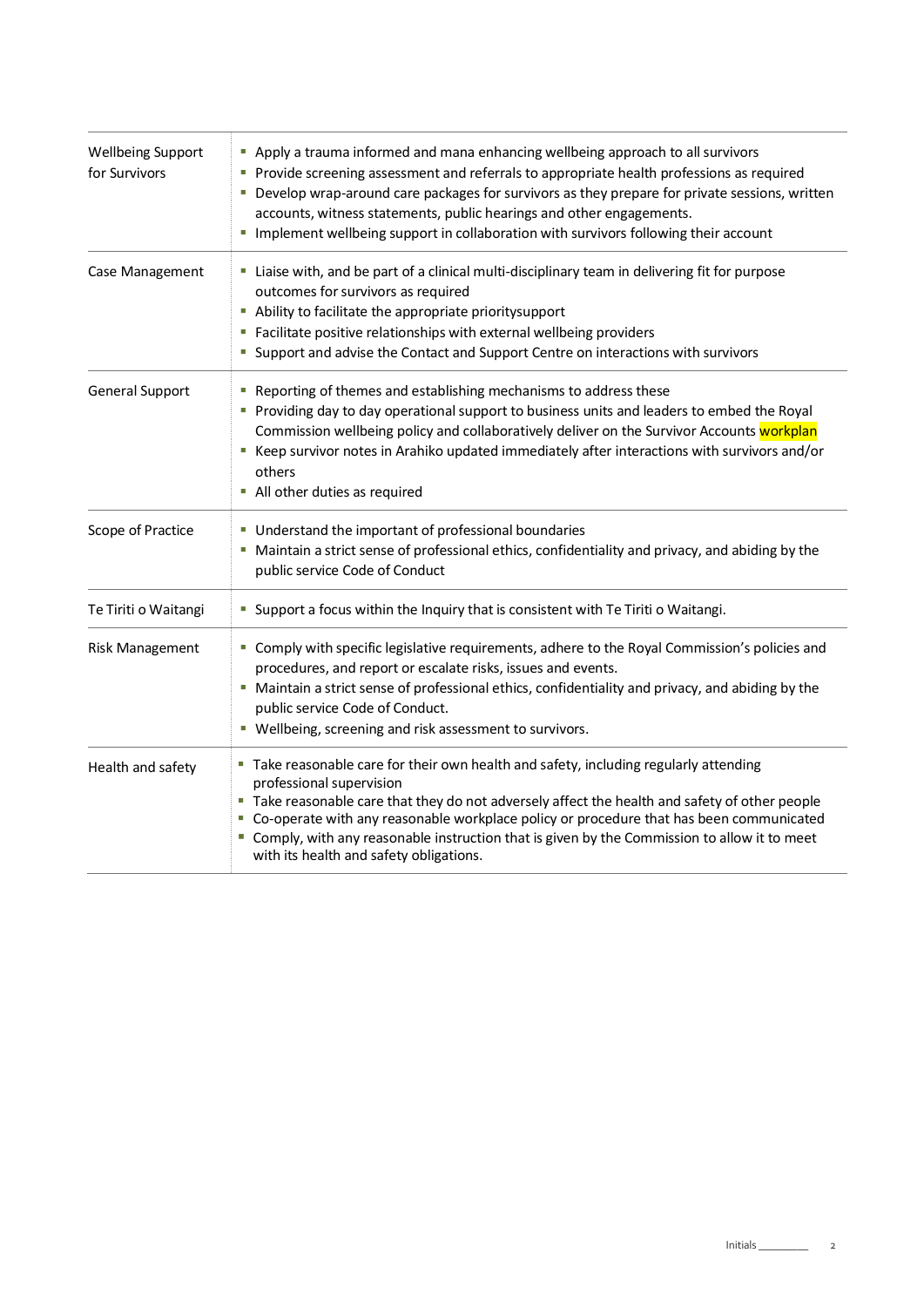### **Qualifications and experience**

| <b>Qualifications</b>           | Registered mental health professional<br>• Current practicing certificate                                                                                                                                                                                                                                                                                                                                                                                                                                                                                                                                                    |  |  |  |
|---------------------------------|------------------------------------------------------------------------------------------------------------------------------------------------------------------------------------------------------------------------------------------------------------------------------------------------------------------------------------------------------------------------------------------------------------------------------------------------------------------------------------------------------------------------------------------------------------------------------------------------------------------------------|--|--|--|
| <b>Experience and knowledge</b> | Strong demonstrable knowledge of and experience in:<br>• Membership with relevant professional association required<br><b>Experience working in and knowledge of culturally diverse environments</b><br><b>Experience working in a mana-enhancing way</b><br><b>Experience working with trauma</b><br><b>Experience in complex case management</b><br>. The role of the public service, the machinery of government and the independent<br>role of a Royal Commission.<br>• All aspects of communications including written, verbal and relationship<br>management.<br><b>Experience and good understanding of wellbeing</b> |  |  |  |
| <b>Variations to Duties</b>     | Duties and responsibilities described above should not be construed as a complete<br>and exhaustive list as it is not the intention to limit in any way the scope or functions<br>of the position. Duties and responsibilities can be amended from time to time either<br>by additional, deletion or straight amendment to meet any changing conditions,<br>however this will only be done in consultation with the employee.                                                                                                                                                                                                |  |  |  |
| <b>Inclusion and Diversity</b>  | Here at the Royal Commission, we foster relationships with all people, including<br>Māori, Pacific People, LGBTTIQA+, and disabled communities.<br>Your work life balance is important to us. We acknowledge that non-standard<br>working practices can often be a preferable way for people to work to help them<br>maintain a healthy work-life balance. We will proactively work with you to make your<br>flexible working arrangement work where possible.                                                                                                                                                               |  |  |  |
| <b>Travel</b>                   | Travel throughout New Zealand may be required in this role.                                                                                                                                                                                                                                                                                                                                                                                                                                                                                                                                                                  |  |  |  |